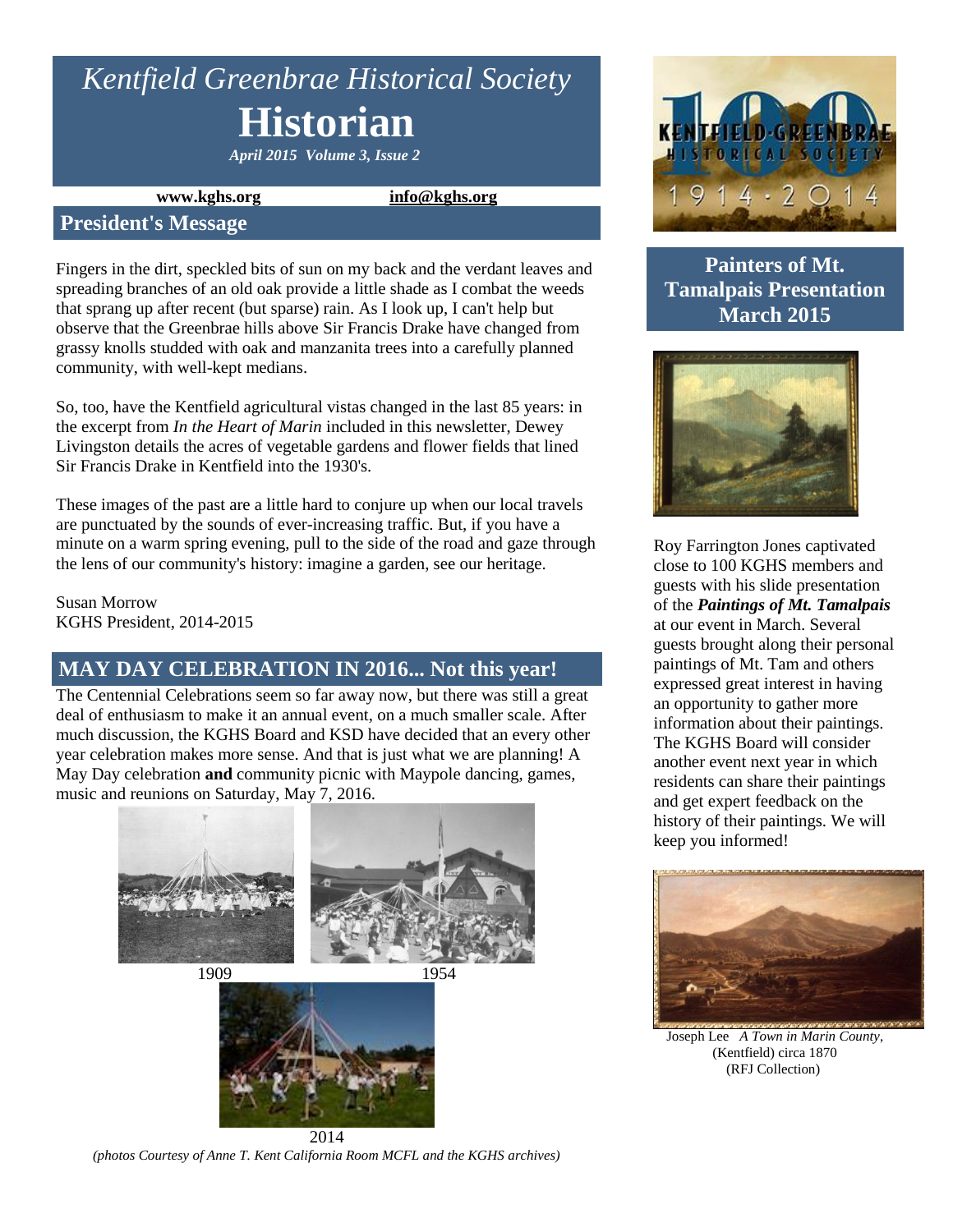## **Agrarian Kentfield - Fertile Land in the Suburbs**

(From *In the Heart of Marin* by Dewey Livingston)

PERHAPS REMARKABLY, Kentfield and Greenbrae remained largely rural well into the twentieth century. Greenbrae's lovely, oak-spotted pastures remained, just as James Ross knew them, for a full half of the new century until post-war progress crossed the Golden Gate. At Kentfield-site of one of the earliest commercial produce farms in Marin County-farmers bent to labor in green fields on either side of the old state highway, well into the era of fast cars.

 While current day residents enjoy the surrounding beauty of their suburban community, it's hard to imagine how often people pulled their cars over to the side of the road to photograph, paint, or merely admire the classic country scenes of haystacks, rows of lettuce, colorful flower fields, greenhouses, or black-and-white cows, all with the awesome backdrop of Mt. Tamalpais.



*Richard Diener's main growing grounds north of Kent School. The greenhouses were landmarks in Kentfield for many years. The house in the center distance remains on College Avenue as an office building. (Richard Torney Collection)*

From around 1818 on, mission cattle grazed all the available pastures, luxuriating in the native grasses. Farming started in the 1840s on Juan Cooper's Mexican land grant where Indian tenants tended to the "cultivation of ... corn, beans, peas, potatoes, barley, wheat, pumpkins and watermelons" in the vicinity of the Ross town border, very likely Granton Park. Theodor Cordua invested heavily in a commercial farm to "victual" visiting whalers and warships in 1846-47; his farm would become Kent Woodlands a century later.



*Prominent horticulturalist Richard Diener poses with his wheat crop to show its height, at his leased growing grounds on the Kent estate. (Anne T. Kent California Room, Marin County Free Library)*

# **KGHS Memberships and Renewals**

Thank you to all members who have renewed their membership! Many of you who joined in time for our Centennial last May will be getting a renewal notice next month. We hope that you will remember the Kentfield-Greenbrae Historical Society by renewing your membership at a level that is comfortable for you. DO IT NOW before you forget!..[.www.kghs.org](http://www.kghs.org/)

- \$20 Students & Seniors
- \$30 Individuals & Families
- \$50 Business Membership
- \$100 Patron
- \$250 Benefactor \*
- \$500 Historian \*
- $$1000 + Lifetime$ Membership\*

You can also send a check: **KGHS Membership, Box 236, Kentfield, CA 94914**

Please include your name, level of membership, address, email and phone number.

 Even though the last few years were focused on the book publication and Centennial, we still have a lot of plans for the future and need your continued support. We are currently developing curriculum for the K-4 students, planning events, organizing programs such as the Mt. Tamalpais Painters presentation and creating activities, lectures and walks in the community.

 Please pass this newsletter on to your friends and encourage them to join the KGHS. Your support will allow us to continue to enrich the lives of students and the community. This all can be done on our website [www.kghs.org](http://www.kghs.org/).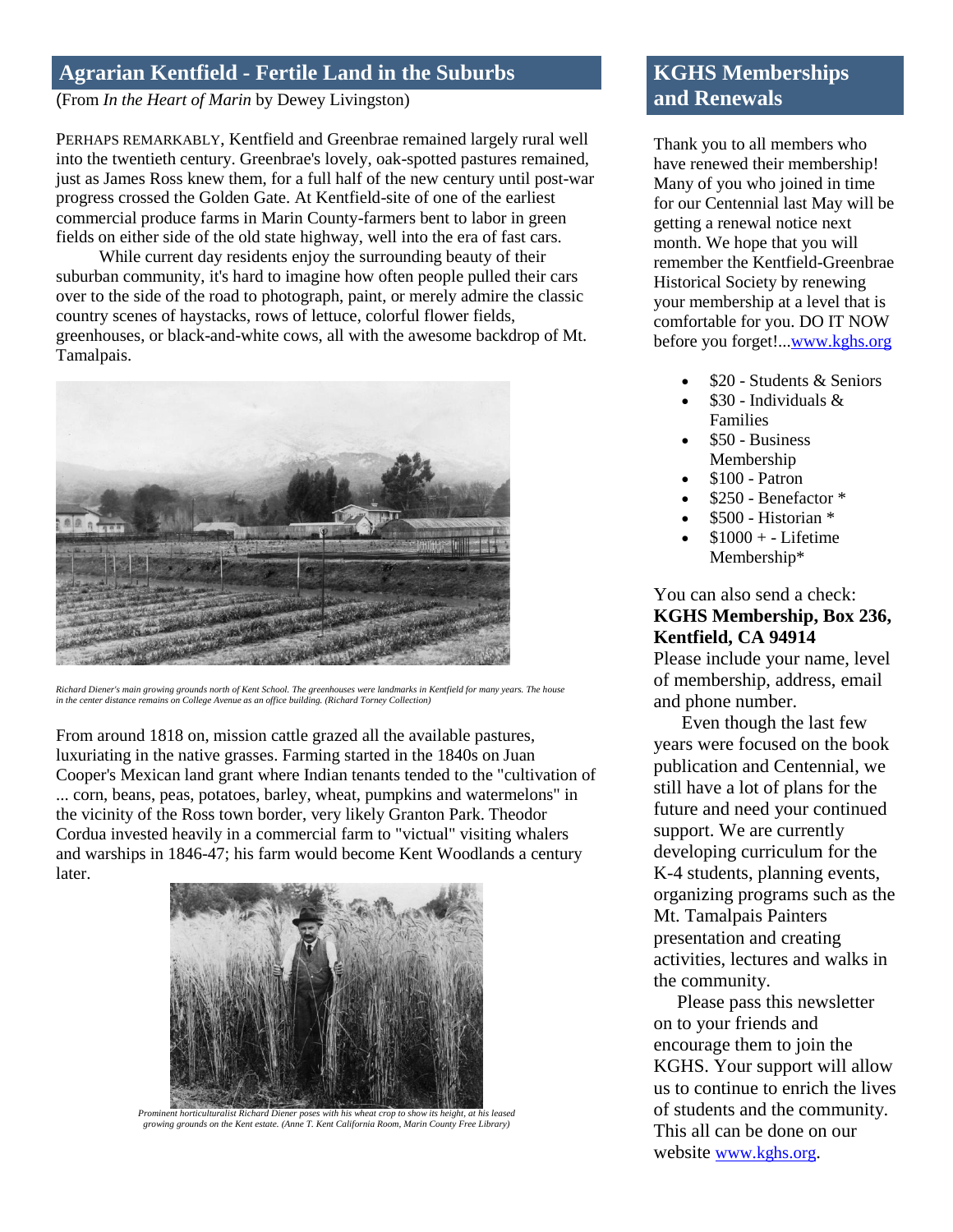### **Agrarian Kentfield ...continued**

Not until Ross Landing had been settled did farms develop that catered to the growing local populace. Giovanni and Luigi Chiappari's 14-acre vegetable garden served the village and points beyond, and while it wasn't known exactly what they grew and whether the farm continued by another operator after they sold it in 1887, theirs was the first known farm of any size in the later nineteenth century. The lower portion of George Butler's fine estate, twelve acres bounded by the creek, the county road and the railroad tracks, served as a picturesque hayfield for many years, at least until 1920.

 Albert Kent, who retired to Ross Landing in 1873, proved to be one of the more prominent farmers at Ross Landing. He employed a full time manager and farm workers who planted 20 acres of the former Cordua farm with grapes, grains and vegetables. A dairy provided milk to the Kent estate and its neighbors well into the twentieth century, and the locally famous and beloved annual Grape Festival drew hundreds to the estate to raise funds for a nearby orphanage. Although farming at the Kent estate slowed down after the turn of the century, Lena Corvi Fassi remembered the 1920s and 1930s on the estate: "They had their own little farm, their own little garden," she recalled. "Mr. Capella did all that, not only did he do the flowers, but I think he did the vegetables also." Farming disappeared altogether with the development of Kent Woodlands starting in the 1930s.



The Corvi vegetable farm on College Avenue in 1922, looking towards Kent Woodlands and Hillside Avenue. The Northwestern Pacific<br>Railroad tracks are behind the buildings. (Anne T. Kent California Room, Marin County Free Li

For more information about the Richard Diener Company and Corvi Vegetable Gardens refer to *In the Heart of Marin*: pages 129-135.

#### **If you need to contact us...**

Kentfield Greenbrae Historical Society | PO Box 236 | Kentfield | CA | 94914 www.KGHS.org | [info@kghs.org](mailto:info@kghs.org) | 415-484-5447 www.Facebook.com/kentfieldgreenbraehistoricalsociety

## *In the Heart of Marin: A History of Kentfield and Greenbrae*  **by Dewey Livingston**

Books are still available either online or by contacting KGHS at [info@kghs.org](mailto:info@kghs.org) or calling KGHS at 415-484-5447.

In the Heart of Marin



#### **Send us your stories...**

Our next KGHS Newsletter will feature stories about **Summer Activities** in the heart of Marin. Share your stories about growing up in Marin and the activities that entertained you during the summer months. Send them to: [info@kghs.org](mailto:info@kghs.org) with the Subject Line **"Summer Stories,"** or mail them to the address listed below**.** Please include the approximate time period in which these activities occurred.

## **The KGHS Board of Directors**

**Susan Morrow, President;** Sarah Fletcher Mary Gilardi Ross McKenna Sydney Park, Josh Rafner Marilee Rogers Paula Skov Heather McPhail Sridharan Kaki Jacobs Tusler Richard Torney Marlies Zeisler

Dewey Livingston, Author